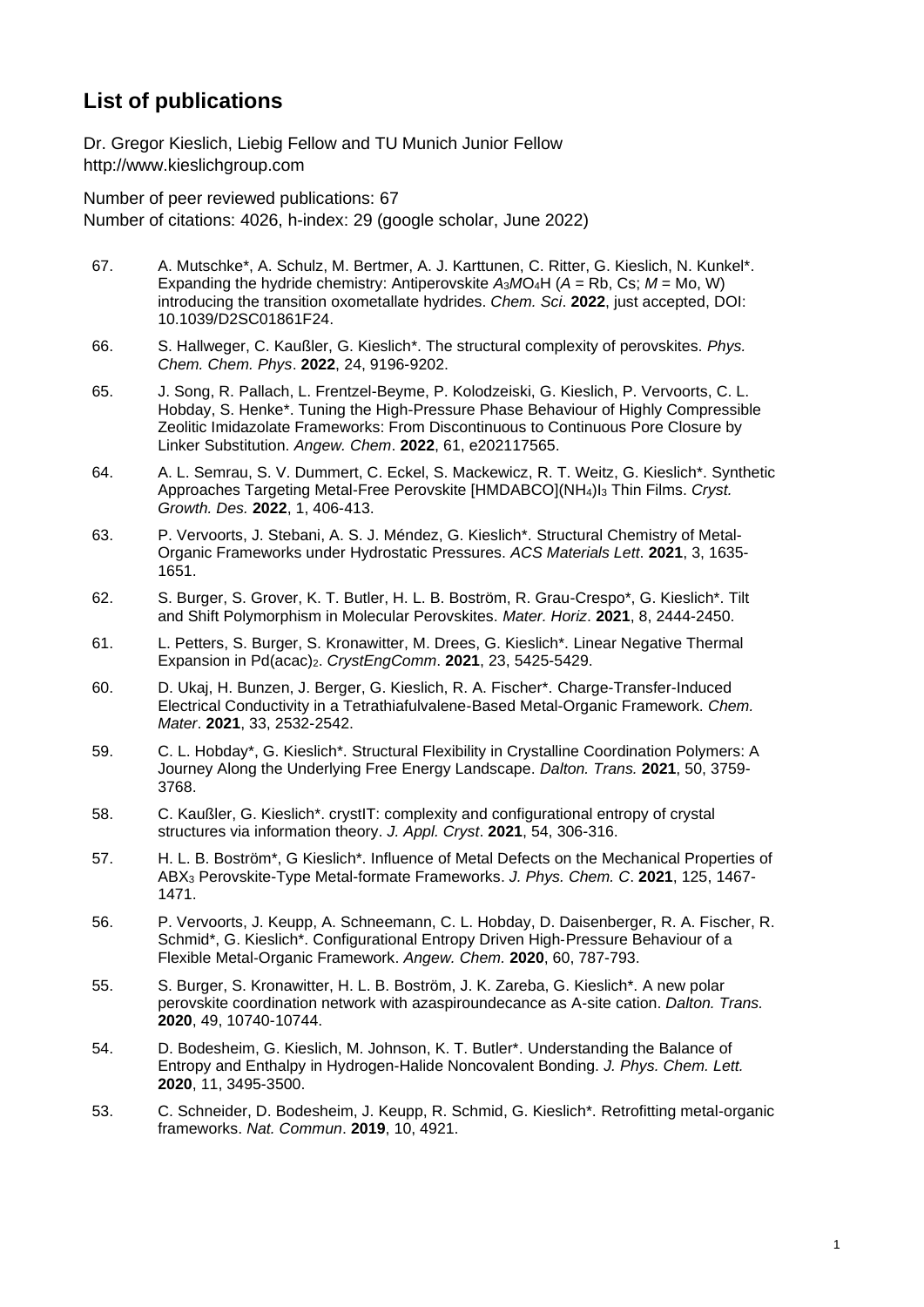- 52 Keith T. Butler\*, P. Vervoorts, M. G. Ehrenreich, J. Armstrong, J. M. Skelton, G. Kieslich\*. Experimental Evidence for Vibrational Entropy as Driving Parameter of Flexibility in the Metal-Organic Framework ZIF-4(Zn). *Chem. Mater.* **2019**, 31, 8366-8372.
- 51. P. Vervoorts, C. L. Hobday, M. G. Ehrenreich, D. Daisenberger, G. Kieslich\*. The Zeolitic Imidazolate Framework ZIF-4 under Low Hydrostatic Pressures. *Z. Anorg. Allg. Chem.* **2019**, 645, 970-974.
- 50. C. Schneider, D. Bodesheim, M. G. Ehrenreich, V. Crocellà, J. Mink, R. A. Fischer, K. T. Butler, G. Kieslich**\***. Tuning the Negative Thermal Expansion Behavior of the Metal-Organic Framework Cu3BTC<sup>2</sup> by Retrofitting. *J. Am. Chem. Soc.* **2019**, 141, 10504-10509.
- 49. D. C. Mayer, A. Manzi, R. Medishetty, B. Winkler, C. Schneider, G. Kieslich, A. Pöthig, J. Feldmann, R. A. Fischer\*. Controlling Multi-Photon Absorption Efficiency by Chromophore Packing in Metal-Organic Frameworks. *J. Am. Chem. Soc*. **2019**, 141, 11594-11602.
- 48. A. Schneemann, R. Rudolf, S. J. Baxter, P. Vervoorts, I. Hante, K. Khaletskaya, S. Henke, G. Kieslich**\***, R. A. Fischer**\***. Flexibility control in alkyl ether-functionalized pillared-layered MOFs by a Cu/Zn mixed metal approach. *Dalton Trans*. **2019**, 48, 6564-6570.
- 47. W. Li, S. Watzele, H. El-sayed, Y. Liang, G. Kieslich, A. S. Bandarenka, K. Rodewald, B. Rieger, R. A. Fischer\*. Unprecedented High Oxygen Evolution Activity of Electrocatalysts Derived from Surface-Mounted Metal-Organic Frameworks. *J. Am. Chem. Soc*. **2019**, 141, 5926-5933.
- 46. C. Ott, F. Reiter, M. Baumgartner, M. Pielmeier, A. Vogel, P. Walke, S. Burger, M. G. Ehrenreich, G. Kieslich**\***, D. Daisenberger, J. Armstrong, U. K. Thakur, P. Kumar, S. Chen. D. Donadio, L. S. Walter, R. T. Weitz, K. Shankar\*, T. Nilges\*. Flexible and Ultrasoft 1D Semiconductor and Heterostructure Systems Based on SnIP. *Adv. Funct. Mater.* **2019**, 29, 1900233.
- 45. M. G. Ehrenreich, Z. Zeng, S. Burger, M. R. Warren, M. W. Gaultois, J.-C. Tan**\***, G. Kieslich**\***. Mechanical Properties of the ferroelectric metal-free perovskites [MDABCO](NH4)I3. *Chem. Commun*. **2019**, 55, 3911-3914.
- 44. A. Regoutz, A. M. Ganose, L. Blumenthal, C. Schlueter, T.-L. Lee, G. Kieslich, A. K. Cheetham, G. Kerherve, Y.-S. Huang, R.-S. Chen, G. Vinai, T. Pincelli, G. Panaccione, K. H. L. Zhang, R. G. Egdell, J. Lischner, D. O. Scanlon, D. J. Payne\*. Insights into the electronic structure of OsO<sub>2</sub> using soft and hard X-ray photoelectron spectroscopy in combination with density functional theory. *Phys. Rev. Materials* **2019**, 3, 025001.
- 43. S. Wannapaiboon, A. Schneemann, I. Hante, M. Tu, K. Epp, A. L. Semrau, C. Sternemann, M. Paulus, S. Baxter, G. Kieslich, R. A. Fischer\*. Control of structural flexibility of layered-pillared metal-organic frameworks anchored at surfaces. *Nat. Commun*. **2019**, 10, 346.
- 42. G. Kieslich**\***, J. M. Skelton, J. Armstrong, Y. Wu, F. Wei, K. L. Svane, A. Walsh, K. T. Butler**\***. Hydrogen Bonding versus Entropy: Revealing the Underlying Thermodynamics of the Hybrid Organic-Inorganic Perovskites [CH3NH3]PbBr3. *Chem. Mater*. **2018**, 30, 8782- 8788.
- 41. S. Leukel, M. Panthöfer, M. Mondeshki, G. Kieslich, Y. Wu, N. Krautwurst, W. Tremel\*. Trapping Amorphous Intermediates of Carbonates – A combined Total Scattering and NMR Study. *J. Am. Chem. Soc*. **2018**, 140, 14638-14646.
- 40. Z. Deng, G. Kieslich, P.D. Bristowe, A. K. Cheetham\*, S. Sun. Octahedral connectivity and its role in determining the phase stabilities and electronic structures of low-dimensional, perovskite-related iodoplumbates. *APL Materials*, **2018**, 6, 114202.
- 39. S. Burger, M. Ehrenreich, G. Kieslich**\***. Tolerance Factors of hybrid perovskites: recent improvements and current state of research. *J. Mater. Chem. A* **2018**, 6, 21785-21793.
- 38. S. Dissegna, P. Vervoorts, C. L. Hobday, T. Düren, D. Daisenberger, A. J. Smith, R. A. Fischer**\***, G. Kieslich**\***. Tuning the Mechanical Response of Metal-Organic Frameworks by Defect-Engineering. *J. Am. Chem. Soc*. **2018**, 140, 11581-11584.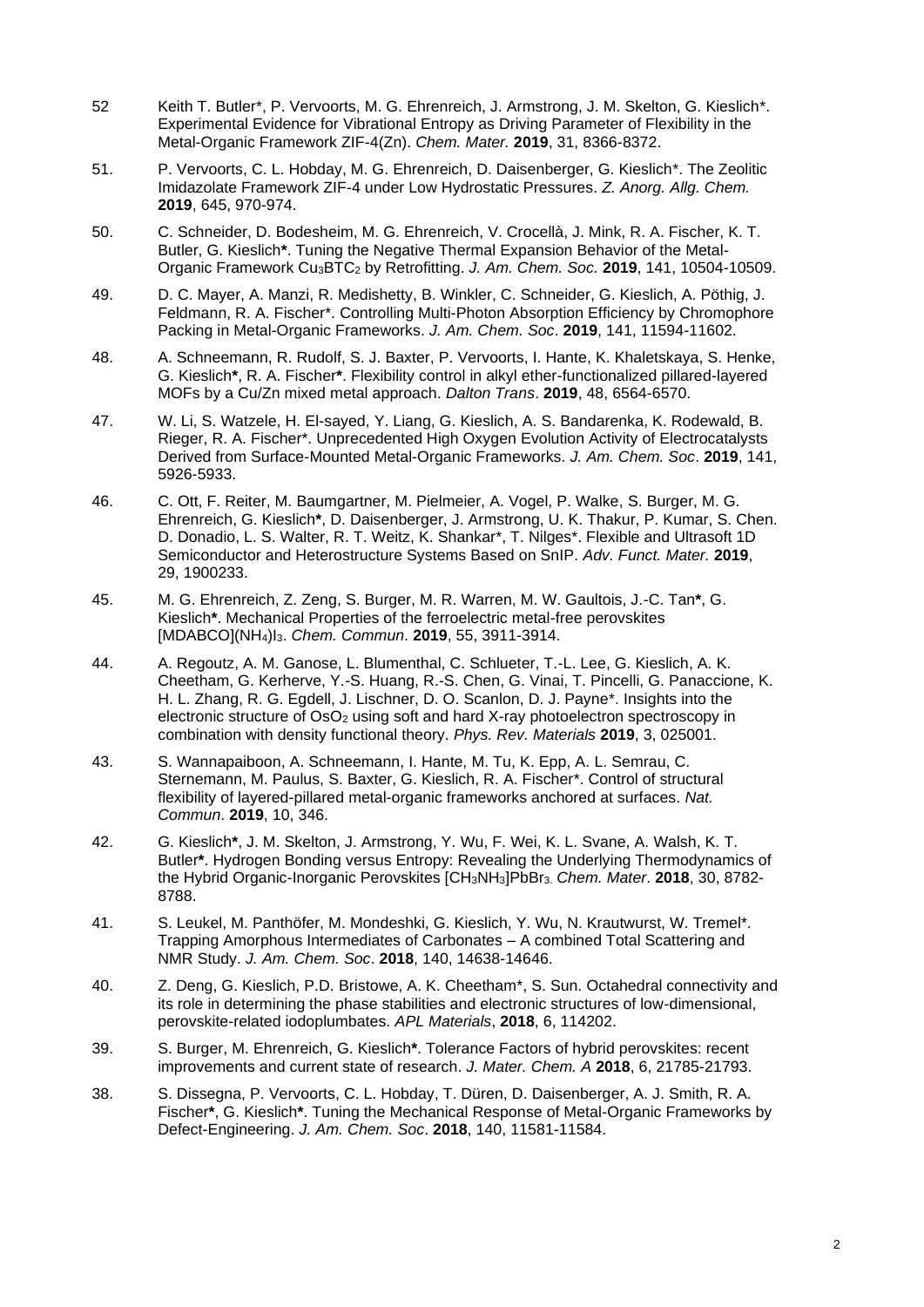- 37. S. Leukel, M. Panthöfer, M. Mondeshki, G. Kieslich, Y. Wu, N. Krautwurst, W. Tremel\*. Mechanochemical Access to Defect-Stabilized Amorphous Calcium Carbonate. *Chem. Mater.* **2018**, 30, 6040-6052.
- 36. C. Schneider, D. Ukaj, R. Koerver, A. A. Talin, G. Kieslich, S. P. Pujari, H. Zuilhof, J. Janek, M. D. Allendorf\*, R. A. Fischer\*. High electrical conductivity and high porosity in a Guest@MOF material: evidence of TCNQ ordering within Cu<sub>3</sub>BTC<sub>2</sub> micropores. *Chem. Sci.* **2018**, 9, 7405-7412.
- 35. C. Dietrich, R. Koerver, M. W. Gaultois, G. Kieslich, G. Cibin, J. Janek\*, W. G. Zeier\*. Spectroscopic characterization of lithium thiophosphates by XPS and XAS – a model to help monitor interfacial reactions in all-solid-state batteries. *Phys. Chem. Chem. Phys*, **2018**, 20, 20088-20095.
- 34. G. Cerreti, B. Balke, G. Kieslich, W. Tremel\*. Towards higher zT in early transition metal oxides: optimizing the charge carrier concentration in the WO<sub>3-x</sub> compounds. Mater. *Today: Proceedings* **2018**, 5, 10240-10248.
- 33. A. K. Cheetham, G. Kieslich**\***, H.-M. H. Yeung**\***. Thermodynamic and Kinetic Effects in the Crystallization of Metal-Organic Frameworks. *Acc. Chem. Res*. **2018**, 51, 659-667.
- 32. S. Dissegna, K. Epp, W. R. Heinz, G. Kieslich**\***, R. A. Fischer**\***. Defective Metal-Organic Frameworks. *Adv. Mater.* **2018**, 30, 1704501.
- 31. S. Henke, M. T. Wharmby, G. Kieslich, I. Hante, A. Schneemann, Y. Wu, D. Daisenberger, A. K. Cheetham\*. Pore closure in the zeolitic imidazolate frameworks under mechanical pressure. *Chem. Sci*. **2018**, 9, 1654-1660.
- 30. K. L. Svane, A. C. Forse, C. P. Grey, G. Kieslich, A. K. Cheetham, A. Walsh, K. T. Butler\*. How Strong is the Hydrogen Bond in Hybrid Perovskites? *Phys. Chem. Lett*. **2017**, 8, 6154-6159.
- 29. S. Dissegna, R. Hardian, K. Epp, G. Kieslich, M.-V. Coulet, P. Llewellyn, R. A. Fischer\*. Using water adsorption measurements to access the chemistry of defects in the metalorganic framework UiO-66. *Cryst. Eng. Comm*. **2017**, 19, 4137-4141.
- 28. G. Kieslich**\***, A. Goodwin. The same and note the same: Molecular perovskites and their solid-state analogues. *Mater. Horiz.* **2017**, 4, 362-366.
- 27. S. Sun, Z. Deng, Y. Wu, F. Wei, F. H. Isikgor, F. Brivio, M. W. Gaultois, J. Ouyang, P.D. Bristowe, A. K. Cheetham**\***, G. Kieslich**\***. Variable temperature and high-pressure crystal chemistry of perovskite formamidinium lead iodide: A single crystal X-ray diffraction and computational study. *Chem. Commun*. **2017**, 53, 7537-7540.
- 26. S. Sun, F. H. Isikgor, Z. Deng, F. Wei, G. Kieslich, P. D. Bristowe, J. Ouyang, A. K. Cheetham\*. Factors Influencing the Mechanical Properties of Formamidinium Lead Halide and Related Hybrid Perovskites. *Chem. Sus. Chem*. **2017**, 10, 3740-3745.
- 25. F. Wei, Z. Deng, S. Sun, F. Zhang, D. M. Evans, G. Kieslich, S. Tominaka, M. A. Carpenter, J. Zhang, P. D. Bristowe, A. K. Cheetham\*. Synthesis and Properties of a Lead-Free Hybrid Double Perovskite: (CH3NH3)2AgBiBr6. *Chem. Mater*. **2017**, 29, 1089- 1094.
- 24. W. Zhang, M. Kauer, P. Guo, S. Kunze, S. Cwik, M. Muhler, Y. Wang, K. Epp, G. Kieslich, R. A. Fischer\*. Impact of Synthesis Parameters on the Formation of Defects in HKUST-1. *Eur. J. Inorg. Chem*. **2017**, 5, 925-932.
- 23. K. T. Butler**\***, K. Svane, G. Kieslich**\***, A. K. Cheetham, A. Walsh. Microscopic origin of entropy driven polymorphism in hybrid organic-inorganic perovskite materials. *Phys. Rev. B* **2016**, 94, 180103.
- 22. K. T. Butler**\***, A. Walsh, A. K. Cheetham, G. Kieslich**\***. Organised chaos: entropy in hybrid inorganic-organic systems and other materials. *Chem. Sci*. **2016**, 7, 6316-6324.
- 21. Z. Deng, F. Wei, S. Sun, G. Kieslich, A. K. Cheetham, P. D. Bristowe\*. Exploring the properties of lead-free hybrid double perovskites using a combined computationalexperimental approach. *J. Mater. Chem. A* **2016**, 4, 12025-12029.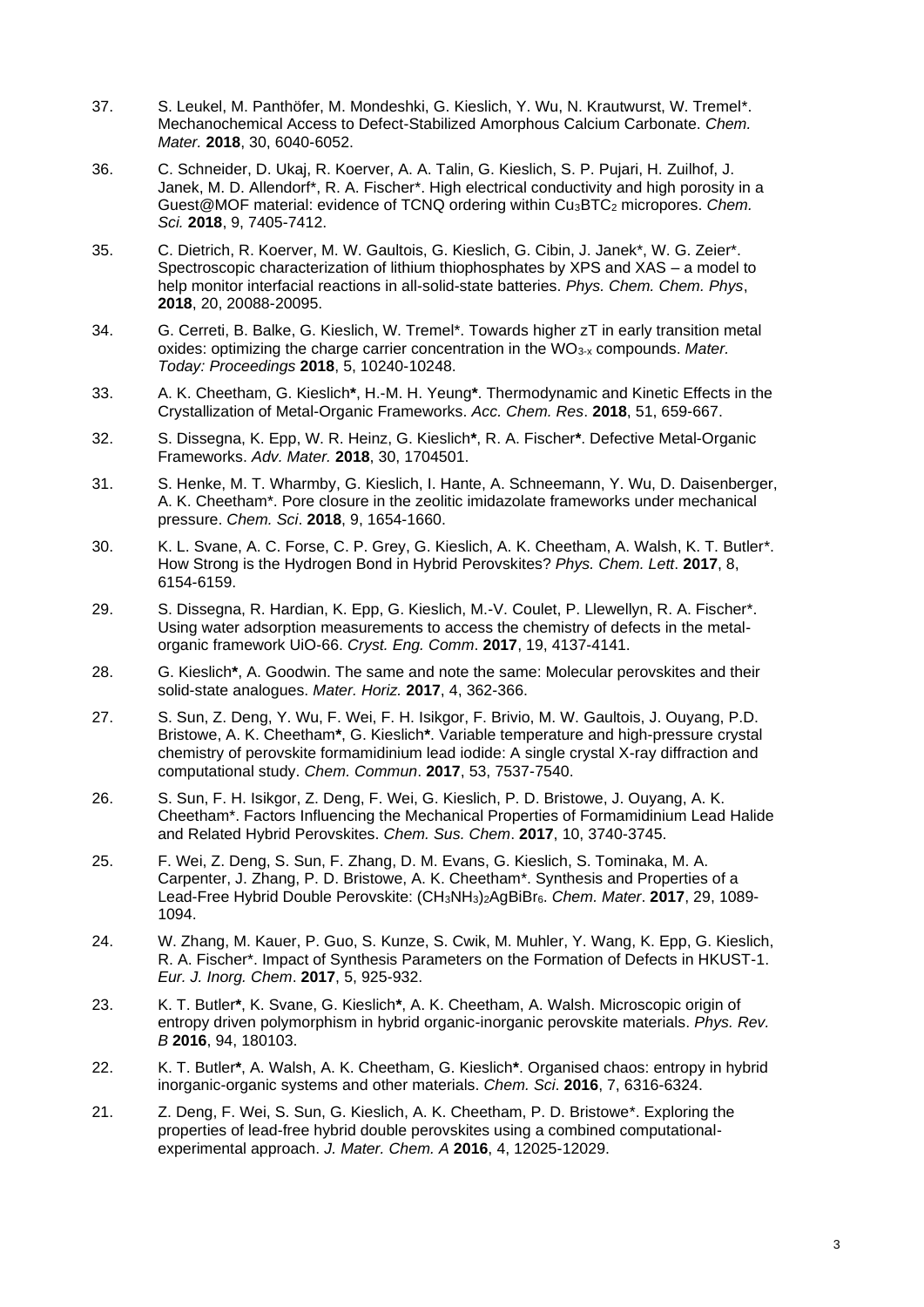- 20. G. Kieslich, G. Cerretti, I. Veremchuk, R. P. Hermann, M. Panthöfer, Y. Grin, W. Tremel\*. A chemists view: Metal oxides with adaptive structures for thermoelectric applications. *Phys. Status Solidi A* **2016**, 213, 808-823.
- 19. G. Kieslich**\***, A. C. Forse, K. T. Butler, S. Kumagai, Y. Wu, M. R. Warren, A. Walsh, C. P. Grey, A. K. Cheetham**\***. Role of Amine-Cavity Interactions in Determining Structure and Mechanical Properties of the Ferroelectric Hybrid Perovskite [NH<sub>3</sub>NH<sub>2</sub>]Zn(HCOO)<sub>3</sub>. *Chem. Mater*. **2016**, 28, 312-317.
- 18. G. Kieslich**\***, S. Kumagai, A. C. Forse, S. Sun, S. Henke, M. Yamashita, C. P. Grey, A. K. Cheetham**\***. Tuneable mechanical and dynamical properties in the ferroelectric perovskite solid solution [NH3NH2]1-x[NH3OH]xZn(HCOO)3. *Chem. Sci*. **2016**, 7, 5108-5112.
- 17. F. Wei, Z. Deng, S. Sun, F. Xie, G. Kieslich, D. M. Evans, M. A. Carpenter, P. D. Bristowe, A. K. Cheetham\*. The synthesis, structure and electronic properties of a lead-free hybrid inorganic-organic double perovskites (MA)2KBiCl<sup>6</sup> (MA = methylammonium). *Mater. Horiz*. **2016**, 3, 328-332.
- 16. Y. Wu, S. Henke, G. Kieslich, I. Schwedler, M. Yang, D. A. X. Fraser, D. O'Hare\*. Time-Resolved In Situ X-ray Diffraction Reveals Metal-Dependent Metal-Organic Framework Formation. *Angew. Chem*. **2016**, 128, 14287-14290.
- 15. W. Zhang, K. Freitag, S. Wannapaiboon, C. Schneider, K. Epp, G. Kieslich\*, R. A. Fischer. Elaboration of a Highly Porous Ru<sup>II, II</sup> Analogue of HKUST-1. *Inorg. Chem.* 2016, 55, 12492-12495.
- 14. G. Kieslich**\***, S. Kumagai, K. T. Butler, T. Okamura, C. H. Hendon, S. Sun, M. Yamashita, A. Walsh, A. K. Cheetham**\***. Role of entropic effects in controlling the polymorphism in formate ABX3 metal-organic frameworks. *Chem. Commun*. **2015**, 51, 15538-15541.
- 13. G. Kieslich**\***, S. Sun, A. K. Cheetham**\***. An extended Tolerance Factor approach for organic-inorganic perovskites. *Chem. Sci*. **2015**, 6, 3430-3433.
- 12. S. Sun, Y. Fang, G. Kieslich, T. J. White, A. K. Cheetham\*. Mechanical properties of organic-inorganic halide perovskites,  $CH_3NH_3PbX_3$  (X= I, Br and CI), by nanointendation. *J. Mater. Chem. A* **2015**, 3, 18450-18455.
- 11. T. Claudio, D. Bessas, C. S. Birkel, G. Kieslich, M. Panthöfer, I. Sergueev, W. Tremel, R. P. Hermann\*. Enhanced Debye level in nano  $Zn_{1+x}Sb$ , FeSb<sub>2</sub> and NiSb: Nuclear inelastic spectroscopy on <sup>121</sup>Sb. *Phys. Status Solidi B* **2014**, 251, 919-923.
- 10. G. Kieslich, C. S. Birkel, I. Veremchuk, Y. Grin\*, W. Tremel\*. Thermoelectric properties of spark-plasma sintered nanoparticular FeSb<sub>2</sub> prepared via a solution chemistry approach. *Dalton Trans*. **2014**, 43, 558-562.
- 9. G. Kieslich**\***, S. Sun, A. K. Cheetham**\***. Solid-state principles applied to organic-inorganic perovskites: New tricks for an old dog. *Chem. Sci*. **2014**, 5, 4712-4715.
- 8. G. Kieslich, U. Burkhardt, C. S. Birkel, I. Veremchuk, J. E. Douglas, M. W. Gaultois, I. Lieberwirth, R. Seshadri, G. D. Stucky, Y. Grin\*, W. Tremel\*. Enhanced thermoelectric properties of the n-type Magnéli phase  $WO_{2.90}$ : Reduced thermal conductivity through microstructure engineering. *J. Mater. Chem. A* **2014**, 2, 13492-13497.
- 7. G. Kieslich**\***, W. Tremel**\***. Magnéli oxides as promising n-type thermoelectrics. *AIMS Materials Science* **2014**, 1, 184-190.
- 6. W. G. Zeier, C. P. Heinrich, T. Day, C. Panithipongwut, G. Kieslich, G. Brunklaus, G. J. Snyder, W. Tremel\*. Bond strength dependent superionic phase transformation in the solid solution series Cu2ZnGeSe4-xSx. *J. Mater. Chem. A* **2014**, 2, 1790-1794.
- 5. G. Kieslich, C. S. Birkel, J. E. Douglas, M. Gaultois, I. Veremchuk, R. Seshadri, G. Stucky, Y. Grin, W. Tremel\*, SPS-assisted preparation of the Magnéli phase WO<sub>2.90</sub> for thermoelectric applications. *J. Mater. Chem. A* **2013**, 13050.